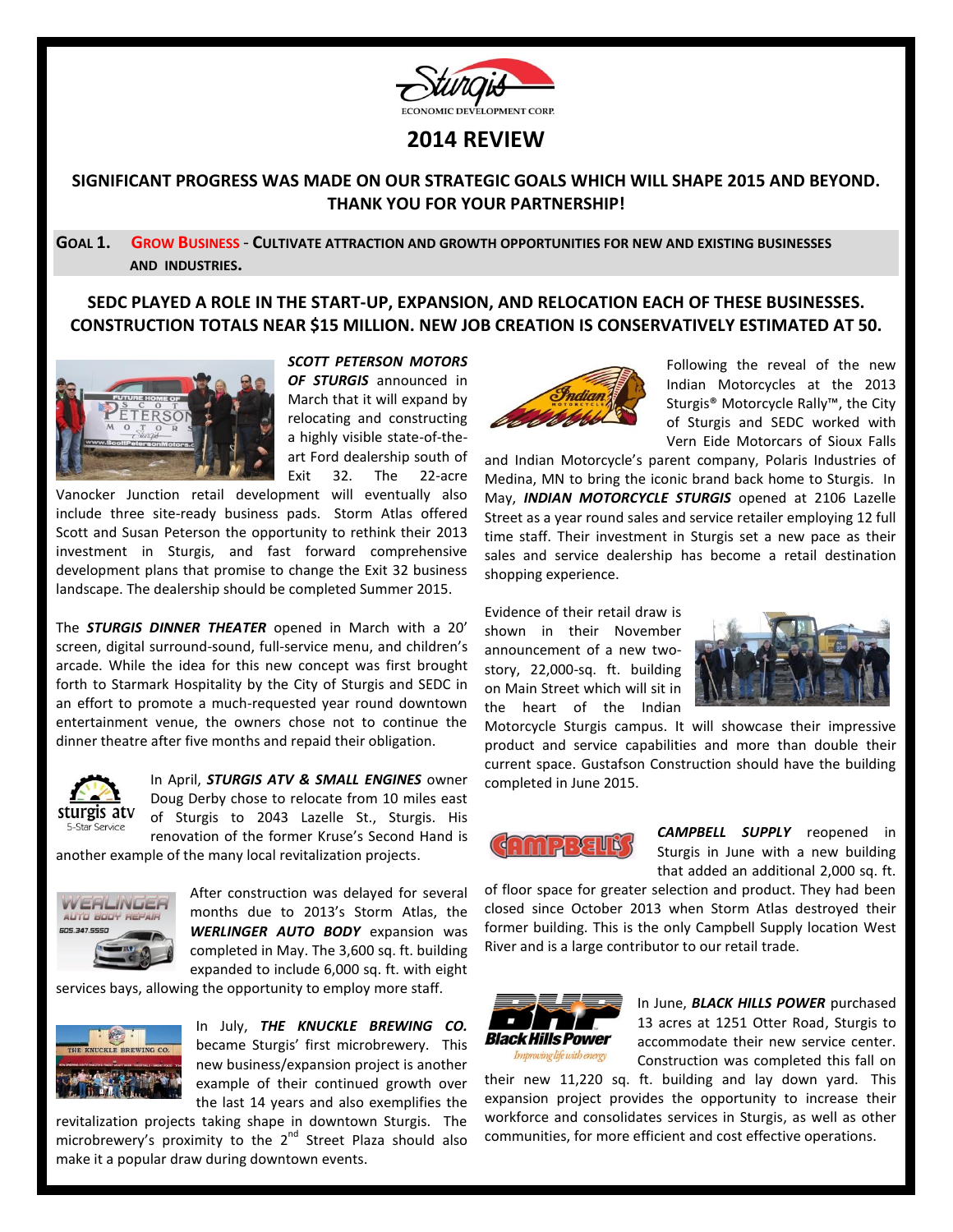

In July, the Bowman family from Belle Fourche purchased Johnston's Hardware Hank in Sturgis, changing the franchise and name to *DO IT BEST HARDWARE*. The

Bowman's are a third generation lumber/hardware family. They recently celebrated their major restocking and storefront renovation with a grand opening ceremony. The store now provides additional services to area building contractors.



The Jackson family cut the ribbon to their new *BELLE JOLI' WINERY* **"Sparkling House"** tasting room and production facility on Aug. 15. Their new state-of-the-art "Sparkling House," overlooks a five-acre vineyard and features a variety of sparkling wines, a first for South Dakota's wine

industry. Located at the mouth of Vanocker Canyon, Belle Joli is the southern anchor for new retail development at Exit 32.



In August, *LANDSPORT* announced plans to expand and relocate to the Sturgis Industrial Park where they

will construct an 11,500 sq. ft. manufacturing facility on a 2-acre parcel. Landsport has been supplying aluminum loading ramps for the trucking industry since 1987, and has been located at 1035 Lazelle St., Sturgis for the past five years. The expansion allows Landsport to nearly double their manufacturing footprint and offers the ability to hire additional personnel.



Sturgis' *UPS* distribution facility was destroyed by 2013's Storm Atlas. Their rebuilding and expansion project was completed in November, well ahead of their anticipated 18-month rebuilding process. The new building is nearly 13,000 sq. ft. and offers many new amenities for their 26 employees.



JAKE'S AUTO BODY, currently located in Spearfish, announced plans in November to relocate to 2416 Junction Ave., Sturgis.

Owners Aaron and Megan Schoon purchased the 6,000 sq. ft. building from Scott Peterson Motors. Iverson Construction is conducting extensive renovations to the existing storm-damaged structure, as well as, adding 2,000 sq. ft. on the north side of the building. Schoon's expect to be open for business in February.



In December, Wyoming-based *DOMINO'S PIZZA* franchise owners announced plans to build at 1057 Main Street, Sturgis. Iverson Construction anticipates the one-story, 2,800 sq. ft. building will be finished in May 2015. Domino's new

dine-in eatery concept will then open for year-round business. This will be one year after SEDC purchased the vacant lot for retail development as part of our continued commitment to downtown revitalization efforts.

### **GOAL 2. DEVELOP INFRASTRUCTURE - CREATE A DIVERSITY OF FULLY DEVELOPED SITES AND BUILDINGS TO PROVIDE ADEQUATE SPACE FOR NEW AND EXPANDING BUSINESS AND INDUSTRY.**

**IN 2013, THE SEDC BOARD OF DIRECTORS MADE A DELIBERATE DECISION TO EXPAND OUR FOCUS BEYOND INDUSTRIAL PARK DEVELOPMENT WITH A VISION** *"TO BE THE CATALYST AND COLLABORATIVE LEADER IN RESPONSIBLE DEVELOPMENT.***" IN 2014, SEDC TARGETED THE INFRASTRUCTURE INITIATIVES LISTED BELOW.** 





#### **EXIT 32**

On 12/31/13 SEDC purchased property at Exit 32. The building was demolished within six weeks. Its prime location has Meade County's highest year-round daily traffic count. It is marketed for commercial development to increase the local tax base and offer more services for residents and guests.



### **MAIN STREET STURGIS**

In May, SEDC purchased a vacant lot on Sturgis' Main Street. As part of SEDC's continued commitment to downtown revitalization efforts, our goal was to construct a building that would incorporate recent City ordinances to encourage year round retail, while still offering Rally vending space. In December, it was announced that a Domino's Pizza franchise will build there and open for year-round business in May 2015.



### **STURGIS INDUSTRIAL PARK**

In December, SEDC awarded a contract to low bidder Rangel Construction to build a 5,110 sq. ft. industrial incubator at the park's entrance. It will be completed by July 1, 2015 and will house the new Sturgis Brown High School machinist training program, as well as, offer additional incubator space for emerging companies.



#### **STURGIS INDUSTRIAL PARK**

SEDC owns one 9,600 sq. ft. building (expandable to 30,000 sq. ft.) on 1.2 acres that is available for lease or purchase to a company seeking to relocate, expand, or start-up. SEDC also owns 16 "shovel ready" acres in the Industrial Park - a SD Certified Site Ready Park - for new job creation projects.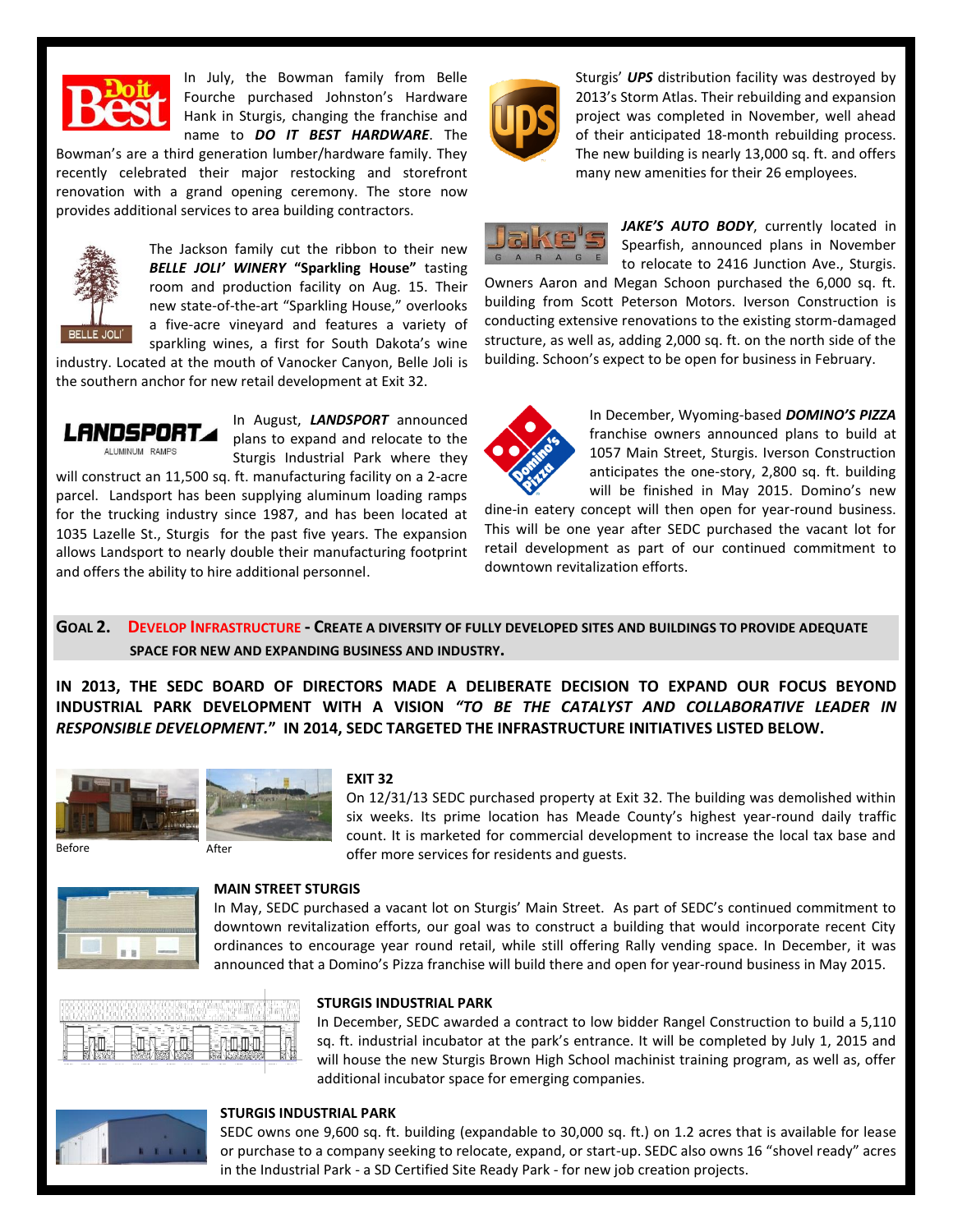## **GOAL 3. BUILD PARTNERSHIPS - ENHANCE OR ESTABLISH STRATEGIC ALLIANCES THAT FOSTER FOCUSED, UNIFIED ECONOMIC DEVELOPMENT STRATEGIES.**



**HOUSING**: The City of Sturgis and SEDC matched funds with the State to conduct a comprehensive housing

study. The 100+ page report was completed in April. In May, the City and SEDC hosted a developer luncheon to explain the report findings, part of which showed a dire 0.7% vacancy rate. As a result, SEDC partnered with the Heritage Acres Board to acquire a 3-acre parcel on Ball Park Road for residential housing. SEDC

then sold the parcel to Baron Properties for a 48-unit multifamily development. The first 16-units are expected to start construction in March 2015.



SEDC continues to partner with the City and other developers to fill the gaps in our housing market for multi-family and owneroccupied residential developments in 2015.



The **MEADE COUNTY ECONOMIC DEVELOPMENT LOAN FUND** now totals over \$140,000. While the loan fund is administered by SEDC, all loans require

final Commission approval. In 2013, the Commission approved additional dollars to strengthen the fund. These revolved loan funds are now available to private businesses to further stimulate economic growth in Meade County. Loan rates and terms are flexible, and are based on job and/or service creation.

**COUNTY SITE ANALYSIS:** The Commission passed a resolution authorizing the SD Dept of Ag to conduct a comprehensive county-wide study to identify sites that are best fit for development. Meade is the first West River county to authorize this proactive planning tool to grow ag-related development.

**CITY ECONOMIC DEVELOPMENT LOANS:** In 2014, the Sturgis City Council authorized SEDC to administer \$500,000 of the loan fund set aside for Sturgis businesses seeking to expand these targeted retail sectors: Appliances/Furniture, Sports, Apparel, General Merchandise, Hobbies, Lumber/Home Improvement. A Buxton retail study confirmed leakage in these areas as more local dollars are spent out of town for these goods and services. These long term loans are at 3%, can be up to \$100,000 each, and require 10% owner equity. To date, one loan has been approved. SEDC also made recommendations to fund three applications for the City's \$25,000 façade improvement loans.

**DOWNTOWN FOUNDATION/BID DISTRICT:** Along with the City, Chamber and downtown business representatives, SEDC played an active role in the first full year of the Foundation and BID district. When the  $2^{nd}$  Street Plaza construction begins in 2015, the groundwork laid over the past year will become more visible as development plans are rolled out.

**TAX ABATEMENT:** In 2010, Commissioners adopted a tax formula that provides total abatement of property tax for five years on new industrial/commercial improvements or renovation over \$30,000. This has proven to be a strong incentive as *\$18.3 Million in county-wide tax assessments have been removed through 2014. This amounts to an approximate tax dollar savings of \$458,000.* 

**PRIMARY SCHOOL GRANT:** The SD Dept. of Environment and Natural Resources awarded SEDC a brownfields assessment grant to determine the status of hazardous materials in this vacant building. Based on test results, Commissioners voted to tear down the building due to the extent of contamination and potential remediation costs. An EPA grant will be sought to assist in demolition costs.



The Meade School District and SEDC are recipients of two **FUTURE FUND** grants awarded by Gov. Dennis Daugaard totaling \$189,967 for Career & Technical Education (CTE) purposes. The funds will allow the school to develop a new machinist program, which will include the purchase of machining equipment and tools. Beginning in 2015, the fund will also allow the new CTE machinist program to be housed in the industrial incubator under construction in the Sturgis Industrial Park. In addition to the state funds, a USDA Rural Development RBEG grant has also been awarded to help construct the incubator building. Curriculum was developed to provide student internships with three Sturgis Industrial Park manufacturers beginning last fall. This comprehensive workforce training initiative would not have been possible without the partnership of state and federal resources, educators and private industry.



The Governor's Office of Economic Development (GOED), and the many State programs it administers, is a vital resource for local businesses, the City, County and SEDC. In 2014, the GOED provided infrastructure grants, technical assistance grants, and loans to support a variety of growth opportunities in Sturgis and Meade County. SEDC is the local conduit for many of these GOED funding programs.



SEDC partnered with other economic development organizations in the Black Hills to embark on a new regional marketing strategy. A regional approach offers us an opportunity to brand the strengths and similarities of the region to a national audience, yet still maintain community identities. The *Rushmore Region* website and brand campaign went live in April. Also since then, we jointly promoted the Rushmore Region at two industry events. The website is

[http://www.rushmoreregion.com.](http://www.rushmoreregion.com/)